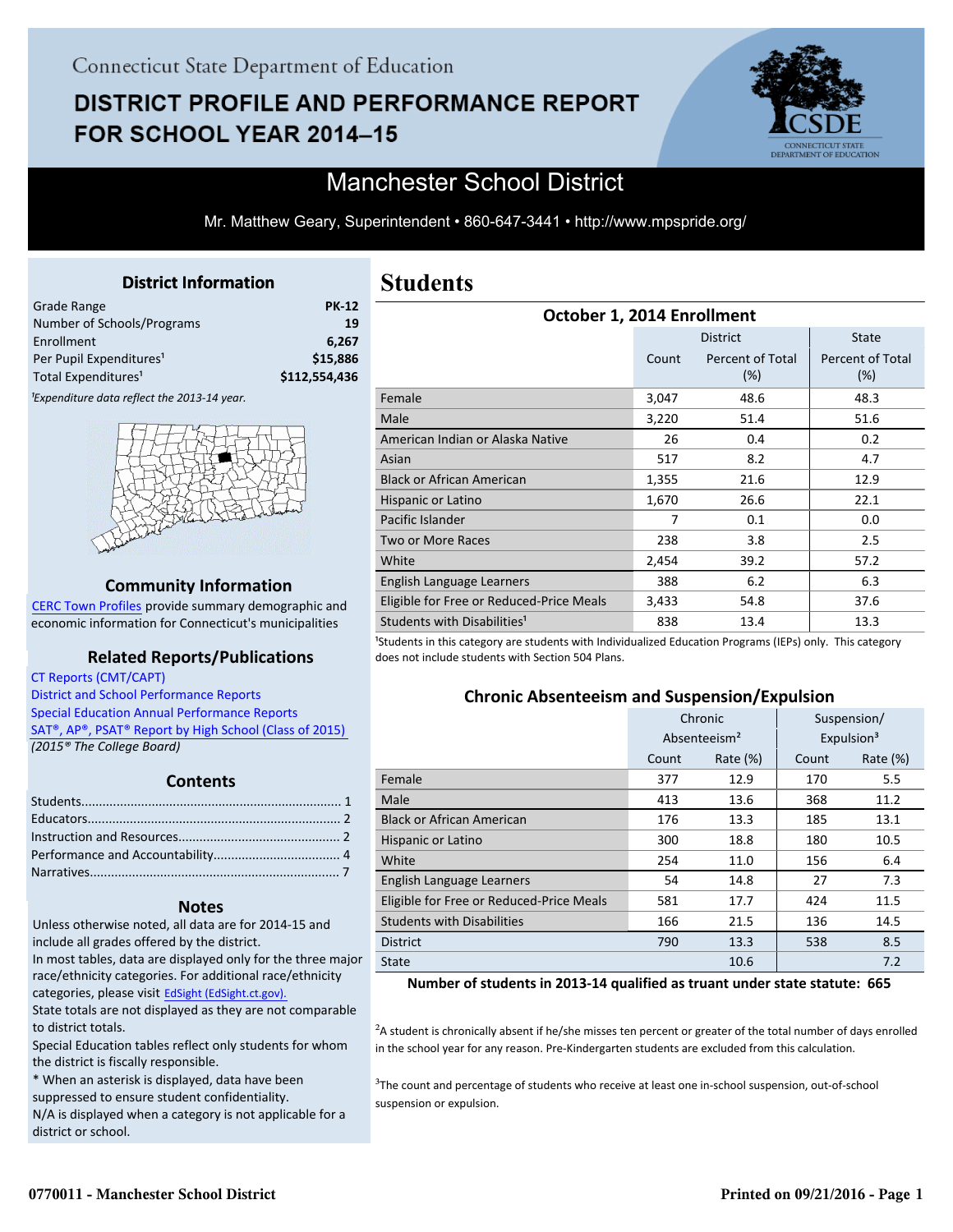## **Educators**

### **Full-Time Equivalent (FTE)<sup>1</sup> Staff**

|                                                           | <b>FTE</b> |
|-----------------------------------------------------------|------------|
| <b>General Education</b>                                  |            |
| <b>Teachers and Instructors</b>                           | 457.2      |
| Paraprofessional Instructional Assistants                 | 103.6      |
| <b>Special Education</b>                                  |            |
| Teachers and Instructors                                  | 69.0       |
| Paraprofessional Instructional Assistants                 | 121.2      |
| <b>Administrators, Coordinators and Department Chairs</b> |            |
| District Central Office                                   | 11.5       |
| School Level                                              | 28.6       |
| Library/Media                                             |            |
| Specialists (Certified)                                   | 14.0       |
| <b>Support Staff</b>                                      | 8.6        |
| Instructional Specialists Who Support Teachers            | 42.6       |
| Counselors, Social Workers and School Psychologists       | 49.1       |
| <b>School Nurses</b>                                      | 23.1       |
| Other Staff Providing Non-Instructional Services/Support  | 364.8      |

 $<sup>1</sup>$ In the full-time equivalent count, staff members working part-time in the</sup> school are counted as a fraction of full-time. For example, a teacher who works half-time in a school contributes 0.50 to the school's staff count.

|                                     | <b>District</b><br>Percent of Total<br>Count<br>(%) |      | State<br>Percent of Total<br>(%) |
|-------------------------------------|-----------------------------------------------------|------|----------------------------------|
| American Indian or<br>Alaska Native | 3                                                   | 0.4  | 0.1                              |
| Asian                               | 1                                                   | 0.2  | 1.0                              |
| <b>Black or African</b><br>American | 35                                                  | 5.1  | 3.5                              |
| Hispanic or Latino                  | 19                                                  | 2.8  | 3.5                              |
| Pacific Islander                    | 0                                                   | 0.0  | 0.0                              |
| Two or More Races                   | O                                                   | 0.0  | 0.0                              |
| White                               | 623                                                 | 91.5 | 91.8                             |

### **Educators by Race/Ethnicity**

### **Classes Taught by Highly Qualified Teachers**²

|                                           | Percent of Total (%) |  |  |
|-------------------------------------------|----------------------|--|--|
| <b>District</b>                           | 99.9                 |  |  |
| District Poverty Quartile: High           |                      |  |  |
| State High Poverty Quartile Schools       | 97.9                 |  |  |
| <b>State Low Poverty Quartile Schools</b> | 99.6                 |  |  |

 $2$ Core academic classes taught by teachers who are fully certified to teach in that subject area.

#### **Classroom Teacher Attendance: 2013-14**

|                                                                   | <b>District</b> | State |
|-------------------------------------------------------------------|-----------------|-------|
| Average Number of FTE Days Absent Due to Illness or Personal Time |                 |       |
|                                                                   |                 |       |

## **Instruction and Resources**

Ī

#### **11th and 12th Graders Enrolled in**

#### **College-and-Career-Readiness Courses during High School**³

|                                          | 11th  |             |       | 12 <sub>th</sub> |
|------------------------------------------|-------|-------------|-------|------------------|
|                                          | Count | Rate $(\%)$ | Count | Rate $(\%)$      |
| <b>Black or African American</b>         | 51    | 68.0        | 77    | 83.7             |
| Hispanic or Latino                       | 73    | 70.9        | 76    | 86.4             |
| White                                    | 130   | 81.3        | 172   | 83.5             |
| English Language Learners                | 14    | 60.9        | 8     | $\ast$           |
| Eligible for Free or Reduced-Price Meals | 134   | 69.1        | 161   | 87.0             |
| <b>Students with Disabilities</b>        | 21    | 42.9        | 40    | 54.8             |
| <b>District</b>                          | 284   | 75.5        | 363   | 84.6             |
| State                                    |       | 58.4        |       | 73.8             |

<sup>3</sup>College-and-Career-Readiness Courses include Advanced Placement®(AP), International Baccalaureate®(IB), Career and Technical Education(CTE), workplace experience and dual enrollment courses.

## **Students with Disabilities Who Spend 79.1 to** 100 Percent of Time with Nondisabled Peers<sup>4</sup>

|                                | Count | Rate (%) |
|--------------------------------|-------|----------|
| Autism                         | 48    | 51.6     |
| <b>Emotional Disturbance</b>   | 15    | 23.8     |
| <b>Intellectual Disability</b> | 9     | 40.9     |
| Learning Disability            | 255   | 89.2     |
| Other Health Impairment        | 112   | 66.7     |
| <b>Other Disabilities</b>      | 17    | 21.8     |
| Speech/Language Impairment     | 131   | 92.3     |
| <b>District</b>                | 587   | 68.9     |
| State                          |       | 69.7     |

 $4$ Ages 6-21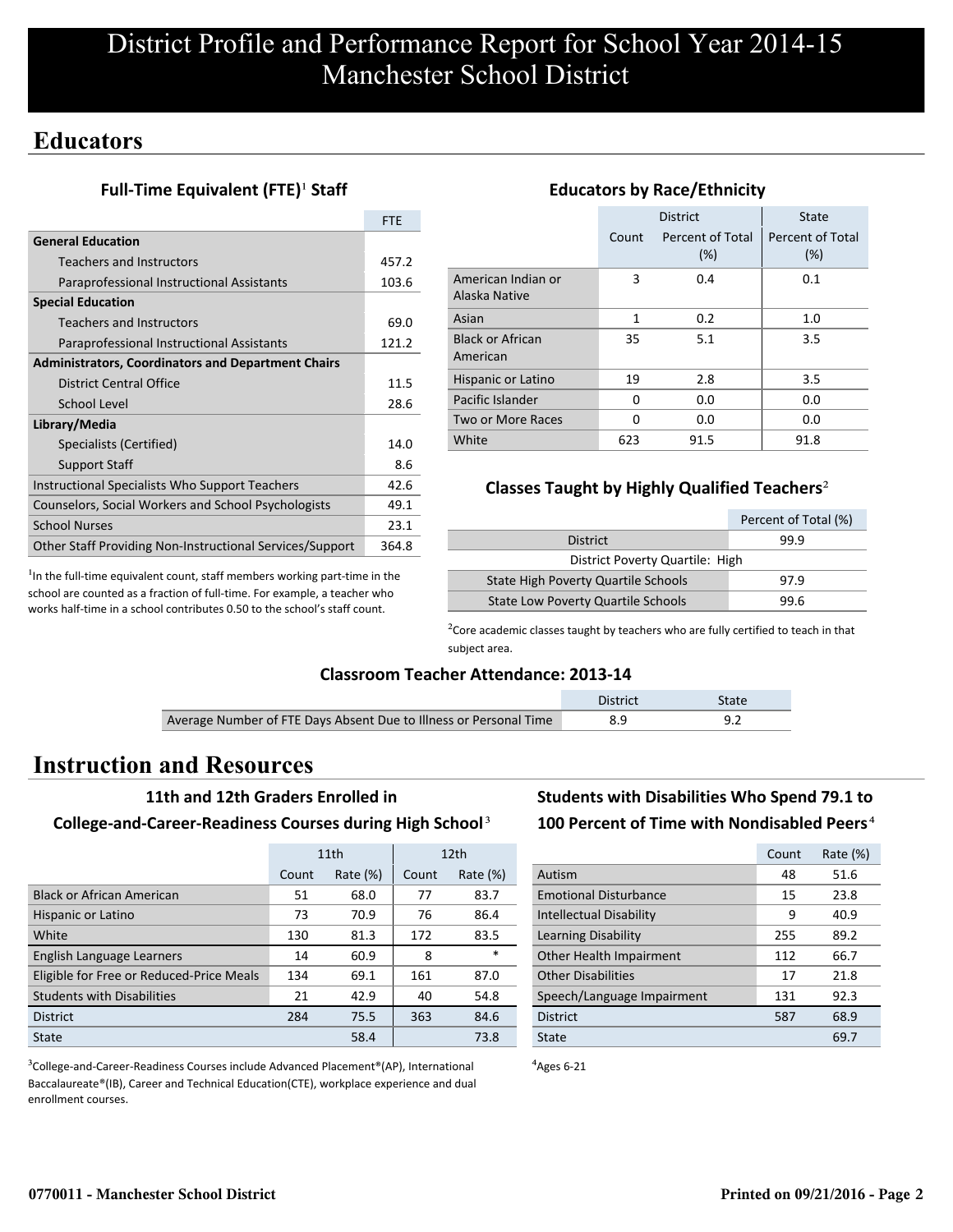### Students with Disabilities by Primary Disability<sup>1</sup>

|                                | <b>District</b> | State       |             |
|--------------------------------|-----------------|-------------|-------------|
|                                | Count           | Rate $(\%)$ | Rate $(\%)$ |
| Autism                         | 97              | 1.3         | 1.5         |
| <b>Emotional Disturbance</b>   | 63              | 0.9         | 1.0         |
| <b>Intellectual Disability</b> | 22              | 0.3         | 0.5         |
| Learning Disability            | 286             | 4.0         | 4.4         |
| Other Health Impairment        | 171             | 2.4         | 2.6         |
| <b>Other Disabilities</b>      | 101             | 1.4         | 1.0         |
| Speech/Language<br>Impairment  | 151             | 2.1         | 1.9         |
| <b>All Disabilities</b>        | 891             | 12.4        | 13.0        |

#### **Students with Disabilities Placed Outside of the District**²

|                                             | District |             | State       |
|---------------------------------------------|----------|-------------|-------------|
|                                             | Count    | Rate $(\%)$ | Rate $(\%)$ |
| Public Schools in<br><b>Other Districts</b> | 106      | 11.9        | 8.1         |
| <b>Private Schools</b><br>or Other Settings | 63       | 7.1         | 5.4         |

²Grades K-12

 ${}^{1}$ Grades K-12

### **Overall Expenditures:**³ **2013-14**

|                                                           |                                | Per Pupil      |             |
|-----------------------------------------------------------|--------------------------------|----------------|-------------|
|                                                           | Total $(5)$                    | District $(5)$ | State $(5)$ |
| <b>Instructional Staff and Services</b>                   | 60,999,421                     | 9,823          | 9,134       |
| Instructional Supplies and Equipment                      | 1,640,133                      | 264            | 334         |
| Improvement of Instruction and Educational Media Services | 5,945,408                      | 957            | 498         |
| <b>Student Support Services</b>                           | 7,397,622                      | 1,191          | 1,001       |
| <b>Administration and Support Services</b>                | 11,900,716                     | 1,916          | 1,694       |
| <b>Plant Operation and Maintenance</b>                    | 11,221,221                     | 1,807          | 1,572       |
| Transportation                                            | 5,178,471                      | 696            | 813         |
| Costs of Students Tuitioned Out                           | 6,724,969                      | N/A            | N/A         |
| Other                                                     | 1,546,475                      | 249            | 186         |
| Total                                                     | 112,554,436                    | 15,886         | 15,289      |
|                                                           | <b>Additional Expenditures</b> |                |             |
| Land, Buildings, and Debt Service                         | 5,022,256                      | 809            | 1,272       |

<sup>3</sup>Expenditures may be supported by local tax revenues, state grants, federal grants, municipal in-kind services, tuition and other sources.

#### **Special Education Expenditures: 2013-14**

|                                 | <b>District</b> |                         | State                   |
|---------------------------------|-----------------|-------------------------|-------------------------|
|                                 | Total $(5)$     | Percent of<br>Total (%) | Percent of<br>Total (%) |
| <b>Certified Personnel</b>      | 8,684,760       | 32.6                    | 35.1                    |
| Noncertified Personnel          | 3,952,264       | 14.8                    | 14.2                    |
| <b>Purchased Services</b>       | 391,163         | 1.5                     | 5.2                     |
| <b>Tuition to Other Schools</b> | 4,481,306       | 16.8                    | 22.0                    |
| Special Ed. Transportation      | 1,992,988       | 7.5                     | 8.6                     |
| <b>Other Expenditures</b>       | 7,175,059       | 26.9                    | 14.9                    |
| <b>Total Expenditures</b>       | 26,677,540      | 100.0                   | 100.0                   |

#### **Expenditures by Revenue Source:**<sup>4</sup> **2013-14**

|                 | Percent of Total (%) |              |
|-----------------|----------------------|--------------|
|                 | Including            | Excluding    |
|                 | School               | School       |
|                 | Construction         | Construction |
| Local           | 65.1                 | 63.7         |
| State           | 29.8                 | 31.0         |
| Federal         | 3.6                  | 3.7          |
| Tuition & Other | 1.5                  | 1.6          |

⁴Revenue sources do not include state-funded Teachers' Retirement Board contributions, vocational-technical school operations, SDE budgeted costs for salaries and leadership activities and other state-funded school districts (e.g., Dept. of Children and Families and Dept. of Correction).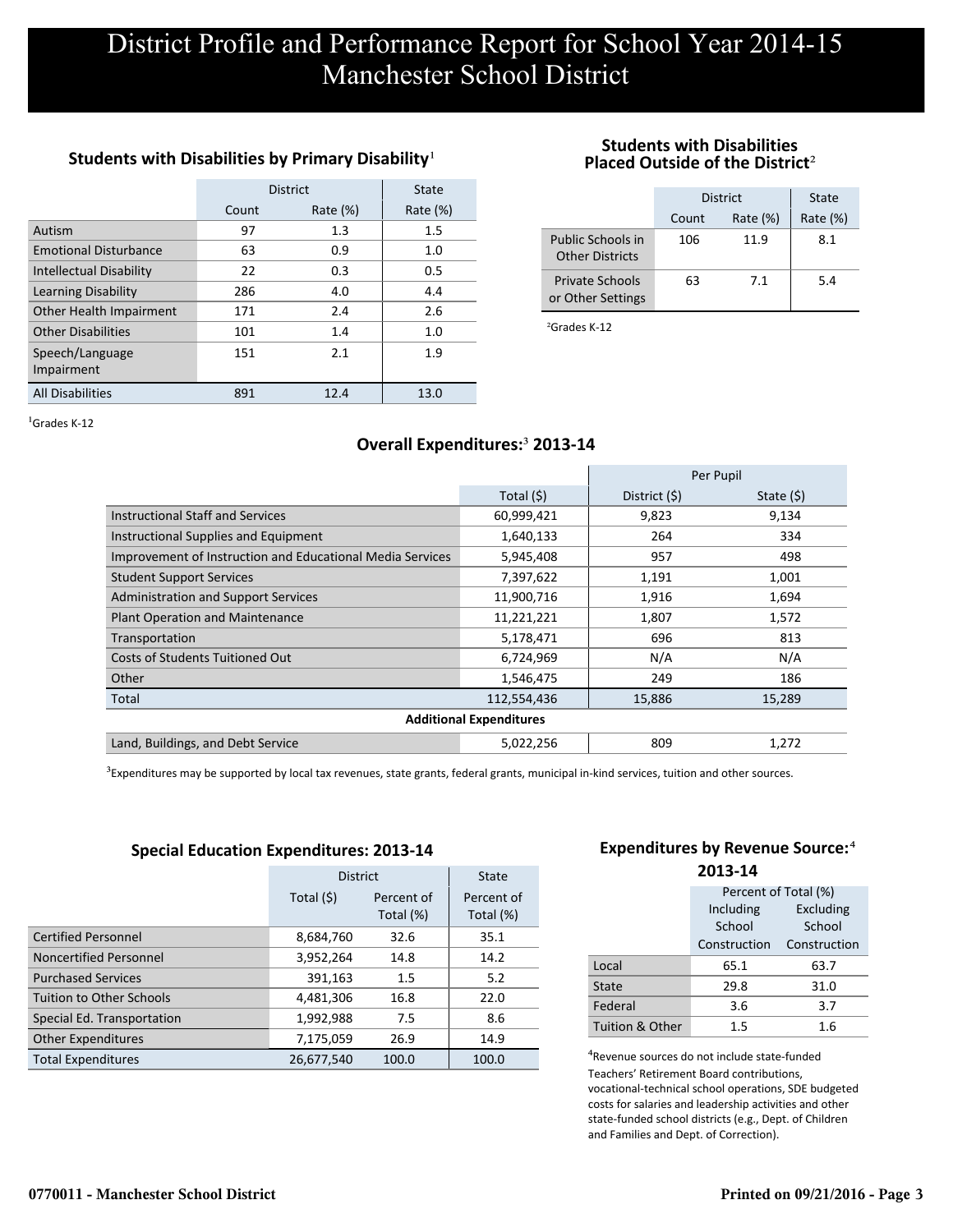## **Performance and Accountability**

#### **District Performance Index (DPI)**

A District Performance Index (DPI) is the average performance of students in a subject area (i.e., ELA, Mathematics or Science) on the state summative assessments. The DPI ranges from 0-100. A DPI is reported for all students tested in a district and for students in each individual student group. Connecticut's ultimate target for a DPI is 75.

|                                              | <b>English Language Arts(ELA)</b> |            | <b>Math</b> |            | <b>Science</b> |            |
|----------------------------------------------|-----------------------------------|------------|-------------|------------|----------------|------------|
|                                              | Count                             | <b>DPI</b> | Count       | <b>DPI</b> | Count          | <b>DPI</b> |
| American Indian or Alaska Native             | $\ast$                            | $\ast$     | $\ast$      | $\ast$     | *              | $\ast$     |
| Asian                                        | 204                               | 66.8       | 205         | 62.7       | 85             | 55.9       |
| <b>Black or African American</b>             | 588                               | 54.4       | 586         | 46.0       | 269            | 42.4       |
| Hispanic or Latino                           | 750                               | 54.8       | 751         | 47.4       | 359            | 44.3       |
| Native Hawaiian or Other Pacific Islander    | $\ast$                            | $\ast$     | $\ast$      | $\ast$     | $\ast$         | $\ast$     |
| <b>Two or More Races</b>                     | 130                               | 63.0       | 129         | 56.6       | 52             | 53.0       |
| White                                        | 1055                              | 66.7       | 1049        | 60.5       | 502            | 55.5       |
| English Language Learners                    | 199                               | 52.2       | 202         | 46.7       | 77             | 39.7       |
| Non-English Language Learners                | 2544                              | 61.2       | 2534        | 54.3       | 1200           | 50.0       |
| Eligible for Free or Reduced-Price Meals     | 1523                              | 55.2       | 1516        | 47.8       | 737            | 45.0       |
| Not Eligible for Free or Reduced-Price Meals | 1220                              | 67.3       | 1220        | 61.0       | 540            | 55.5       |
| <b>Students with Disabilities</b>            | 456                               | 41.6       | 452         | 34.9       | 212            | 33.6       |
| <b>Students without Disabilities</b>         | 2287                              | 64.4       | 2284        | 57.5       | 1065           | 52.5       |
| <b>High Needs</b>                            | 1709                              | 54.5       | 1704        | 47.3       | 814            | 44.2       |
| Non-High Needs                               | 1034                              | 70.6       | 1032        | 64.3       | 463            | 58.6       |
| <b>District</b>                              | 2743                              | 60.6       | 2736        | 53.7       | 1277           | 49.4       |

## **National Assessment of Educational Progress (NAEP): Percent At or Above Proficient1**

|                        | <b>NAEP 2015</b> |         | <b>NAEP 2013</b> |
|------------------------|------------------|---------|------------------|
| <b>READING</b>         | Grade 4          | Grade 8 | Grade 12         |
| Connecticut            | 43%              | 43%     | 50%              |
| <b>National Public</b> | 35%              | 33%     | 36%              |
| <b>MATH</b>            | Grade 4          | Grade 8 | Grade 12         |
| Connecticut            | 41%              | 36%     | 32%              |
| <b>National Public</b> | 39%              | 32%     | 25%              |

<sup>1</sup>NAEP is often called the "Nation's Report Card." It is sponsored by the U.S. Department of Education. This table compares Connecticut's performance to that of national public school students. Performance standards for state assessments and NAEP are set independently. Therefore, one should not expect performance results to be the same across Smarter Balanced and NAEP. Instead, NAEP results are meant to complement other state assessment data. To view student subgroup performance on NAEP, click here.

### **Physical Fitness Tests: Students Reaching Health Standard**²

|                      |                | Percent of Students by Grade <sup>3</sup> (%) |      |      |       | <b>All Tested Grades</b> |
|----------------------|----------------|-----------------------------------------------|------|------|-------|--------------------------|
|                      | $\overline{4}$ | 6                                             | 8    | 10   | Count | Rate $(\%)$              |
| Sit & Reach          | 85.7           | 91.5                                          | 74.2 | 74.1 | 1,602 | 81.3                     |
| Curl Up              | 81.0           | 90.7                                          | 79.9 | 77.9 | 1,602 | 82.1                     |
| Push Up              | 69.8           | 81.6                                          | 64.1 | 71.9 | 1,602 | 71.3                     |
| Mile Run/PACER       | 77.8           | 86.9                                          | 69.1 | 58.6 | 1,602 | 73.1                     |
| All Tests - District | 49.6           | 61.8                                          | 41.1 | 39.5 | 1,602 | 47.7                     |
| All Tests - State    | 50.8           | 51.0                                          | 50.3 | 51.9 |       | 51.0                     |

 $2$ The Connecticut Physical Fitness Assessment (CPFA) is administered to all students in Grades 4, 6, 8 and 10. The health-related fitness scores gathered through the CPFA should be used to educate and motivate children and their families to increase physical activity and develop lifetime fitness habits.

<sup>3</sup>Only students assessed in all four areas are included in this calculation.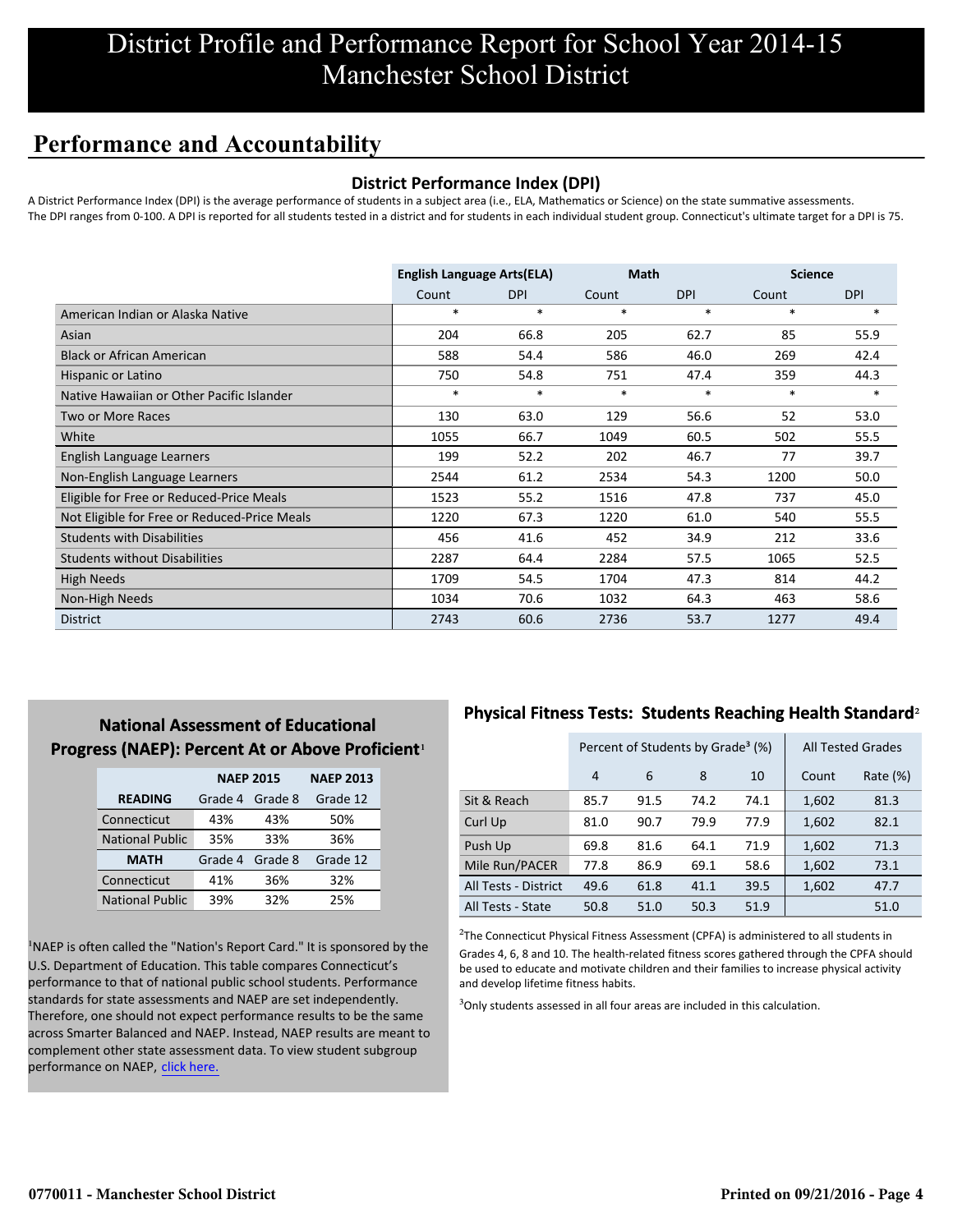#### **Cohort Graduation: Four-Year**<sup>1</sup>

|                                          |                           |        | 2013-14 |                                                        | 2014-15                    |
|------------------------------------------|---------------------------|--------|---------|--------------------------------------------------------|----------------------------|
|                                          | Cohort Count <sup>2</sup> |        |         | Rate $(\%)$ Target <sup>3</sup> $(\%)$ Target Achieved | Target <sup>3</sup> $(\%)$ |
| <b>Black or African American</b>         | 101                       | 76.2   | 75.7    | Yes                                                    | 77.7                       |
| Hispanic or Latino                       | 73                        | 75.3   | 65.6    | Yes                                                    | 68.7                       |
| English Language Learners                | $\ast$                    | $\ast$ | 75.2    | No                                                     | 77.3                       |
| Eligible for Free or Reduced-Price Meals | 252                       | 75.8   | 64.8    | Yes                                                    | 68.0                       |
| <b>Students with Disabilities</b>        | 77                        | 54.5   | 60.5    | No                                                     | 64.2                       |
| <b>District</b>                          | 454                       | 82.2   | 76.8    | Yes                                                    | 78.7                       |
| State <sup>4</sup>                       |                           | 87.0   |         |                                                        |                            |

<sup>1</sup>The four-year cohort graduation rate represents the percentage of first-time 9th graders who earn a standard high school [diploma within four years. Statewide, district and school results for cohorts of 2010 through 2013 are available online.](http://www.sde.ct.gov/sde/cwp/view.asp?a=2758&q=334898)

 $2$ Cohort count includes all students in the cohort as of the end of the 2013-14 school year.

 $3$ Targets are calculated when there are at least 20 students in a cohort in the base year (i.e., 2010-11).

<sup>4</sup>Targets are not displayed at the state level.

## **11th and 12th Graders Meeting Benchmark on at Least One College Readiness Exam**⁵

|                                                    | Participation <sup>6</sup> |        | <b>Meeting Benchmark</b> |
|----------------------------------------------------|----------------------------|--------|--------------------------|
|                                                    | Rate $(\%)$                | Count  | Rate $(\%)$              |
| Female                                             | 83.2                       | 88     | 21.4                     |
| Male                                               | 75.9                       | 80     | 20.3                     |
| <b>Black or African American</b>                   | 79.0                       | 16     | 9.6                      |
| Hispanic or Latino                                 | 74.9                       | $\ast$ | $\ast$                   |
| White                                              | 81.1                       | 118    | 32.2                     |
| English Language Learners                          | 70.3                       | $\ast$ | $\ast$                   |
| Eligible for Free or<br><b>Reduced-Price Meals</b> | 75.5                       | 38     | 10.0                     |
| <b>Students with Disabilities</b>                  | 29.0                       | 0      | 0.0                      |
| <b>District</b>                                    | 79.6                       | 168    | 20.9                     |
| <b>State</b>                                       | 67.2                       |        | 37.3                     |

 $5$ College readiness exams and benchmark scores are as follows:

- SAT® composite score of 1550 or higher
- ACT® meets benchmark score on 3 of 4 exams (benchmark score varies by subject)
- AP® 3 or higher on any one  $AP^®$  exam
- IB® 4 or higher on any one IB® exam
- Smarter Balanced Level 3 or higher on both ELA and math

 $6$ Participation Rate equals the number of test-takers in 11th and 12th grade divided by the number of students enrolled in those grades, as a percent. Sources:

SAT® and AP® statistics derived from data provided by the College Board.

Copyright © 2015 The College Board. www.collegeboard.org

ACT® statistics derived from data provided by ACT, Inc.

Copyright © 2015 ACT, Inc. www.act.org

IB® statistics derived from data provided by the International Baccalaureate Organization.

Copyright © International Baccalaureate Organization 2015

### **College Entrance and Persistence**

|                                             | Class of 2014         | Class of 2013            |
|---------------------------------------------|-----------------------|--------------------------|
|                                             | Entrance <sup>7</sup> | Persistence <sup>8</sup> |
|                                             | Rate $(\%)$           | Rate (%)                 |
| Female                                      | 66.0                  | 88.8                     |
| Male                                        | 46.8                  | 73.1                     |
| <b>Black or African American</b>            | 62.4                  | 79.4                     |
| Hispanic or Latino                          | 37.7                  | 69.7                     |
| White                                       | 58.5                  | 83.3                     |
| English Language Learners                   | 58.1                  | $\ast$                   |
| Eligible for Free or<br>Reduced-Price Meals | 49.8                  | 73.2                     |
| <b>Students with Disabilities</b>           | 30.4                  | 56.5                     |
| <b>District</b>                             | 56.4                  | 81.7                     |
| State                                       | 72.6                  | 88.8                     |

<sup>7</sup>College entrance refers to the percent of high school graduates from the year who enrolled in college any time during the first year after high school.

⁸College persistence refers to the percent of students who enrolled in college the first year after high school and returned for a second year (Freshman to Sophomore persistence).

Source: National Student Clearinghouse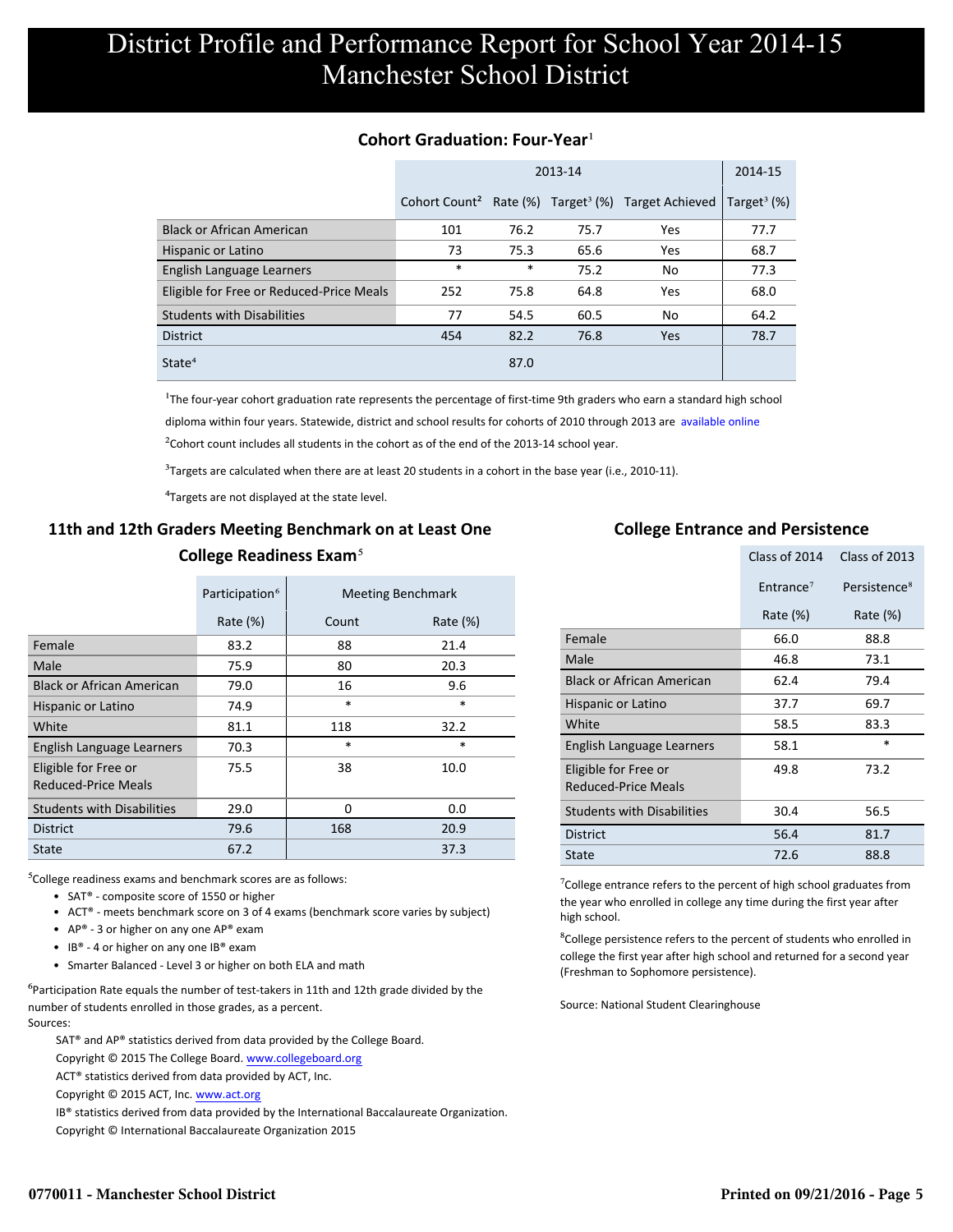#### **Next Generation Accountability Results**

These statistics are the first results from Connecticut's Next Generation Accountability System for districts and schools. This system is a broad set of 12 indicators that help tell the story of how well a school is preparing its students for success in college, careers and life. It moves beyond test scores and graduation rates and instead provides a more holistic, multifactor perspective of district and school performance and incorporates student growth over time.

|                                                           | Indicator                  | Index/Rate    | Target | Points | Max  | % Points | <b>State Average</b> |
|-----------------------------------------------------------|----------------------------|---------------|--------|--------|------|----------|----------------------|
| <b>ELA Performance Index</b>                              | <b>All Students</b>        | 60.6          | 75     | 80.8   | 100  | 80.8     | 67.9                 |
|                                                           | <b>High Needs Students</b> | 54.5          | 75     | 72.7   | 100  | 72.7     | 56.7                 |
| Math Performance Index                                    | <b>All Students</b>        | 53.7          | 75     | 71.6   | 100  | 71.6     | 59.3                 |
|                                                           | <b>High Needs Students</b> | 47.3          | 75     | 63.1   | 100  | 63.1     | 47.8                 |
| Science Performance Index                                 | <b>All Students</b>        | 49.4          | 75     | 65.9   | 100  | 65.9     | 56.5                 |
|                                                           | <b>High Needs Students</b> | 44.2          | 75     | 58.9   | 100  | 58.9     | 45.9                 |
|                                                           | <b>All Students</b>        | 13.3%         | $<=5%$ | 33.5   | 50   | 67.0     | 10.6%                |
| <b>Chronic Absenteeism</b>                                | <b>High Needs Students</b> | 17.4%         | $<=5%$ | 25.3   | 50   | 50.5     | 17.3%                |
|                                                           | % Taking Courses           | 80.4%         | 75%    | 50.0   | 50   | 100.0    | 66.1%                |
| <b>Preparation for CCR</b>                                | % Passing Exams            | 20.9%         | 75%    | 13.9   | 50   | 27.8     | 37.3%                |
| On-track to High School Graduation                        |                            | 82.3%         | 94%    | 43.8   | 50   | 87.6     | 85.6%                |
| 4-year Graduation All Students (2014 Cohort)              |                            | 82.2%         | 94%    | 87.4   | 100  | 87.4     | 87.0%                |
| 6-year Graduation - High Needs Students (2012 Cohort)     |                            | 74.3%         | 94%    | 79.0   | 100  | 79.0     | 77.6%                |
| Postsecondary Entrance (Class of 2014)                    |                            | 56.6%         | 75%    | 75.5   | 100  | 75.5     | 72.8%                |
| Physical Fitness (estimated part rate) and (fitness rate) |                            | 89.9%   47.7% | 75%    | 15.9   | 50   | 31.8     | 87.6%   51.0%        |
| <b>Arts Access</b>                                        |                            | 41.9%         | 60%    | 34.9   | 50   | 69.9     | 45.7%                |
| <b>Accountability Index</b>                               |                            |               |        | 872.2  | 1250 | 69.8     |                      |

| Gap Indicators                   | Non-High Needs<br>Rate <sup>1</sup> | High Needs Rate | Size of Gap | State Gap Mean<br>$+1$ Stdev <sup>2</sup> | Is Gap an<br>Outlier? $2^2$ |
|----------------------------------|-------------------------------------|-----------------|-------------|-------------------------------------------|-----------------------------|
| Achievement Gap Size Outlier?    |                                     |                 |             |                                           | N                           |
| <b>ELA Performance Index Gap</b> | 70.6                                | 54.5            | 16.1        | 17.3                                      |                             |
| Math Performance Index Gap       | 64.3                                | 47.3            | 17.0        | 19.6                                      |                             |
| Science Performance Index Gap    | 58.6                                | 44.2            | 14.4        | 17.2                                      |                             |
| <b>Graduation Rate Gap</b>       | 91.4%                               | 74.3%           | 17.1%       | 15.2%                                     | v                           |

<sup>1</sup>If the Non-High Needs Rate exceeds the ultimate target (75 for Performance Index and 94% for graduation rate), then the ultimate target is displayed and used for gap calculations.

 $2$ If the size of the gap exceeds the state mean gap plus one standard deviation, then the gap is an outlier.

|            | Subject/Subgroup           | Participation Rate (%) |
|------------|----------------------------|------------------------|
| <b>ELA</b> | All Students               | 92.4                   |
|            | <b>High Needs Students</b> | 92.9                   |
| Math       | All Students               | 92.3                   |
|            | High Needs Students        | 92.8                   |
|            | All Students               | 98.1                   |
| Science    | <b>High Needs Students</b> | 97.4                   |

#### **Supporting Resources**

 [Two-page FAQ](http://www.sde.ct.gov/sde/lib/sde/pdf/evalresearch/nextgenfaq.pdf) 

 [Detailed Presentation](http://www.sde.ct.gov/sde/lib/sde/pdf/evalresearch/next_generation_accountability_system_march_2016.pdf) 

 [Using Accountability Results to Guide Improvement: comprehensive documentation and supports](http://www.sde.ct.gov/sde/lib/sde/pdf/evalresearch/using_accountability_results_to_guide_improvement_20160228.pdf)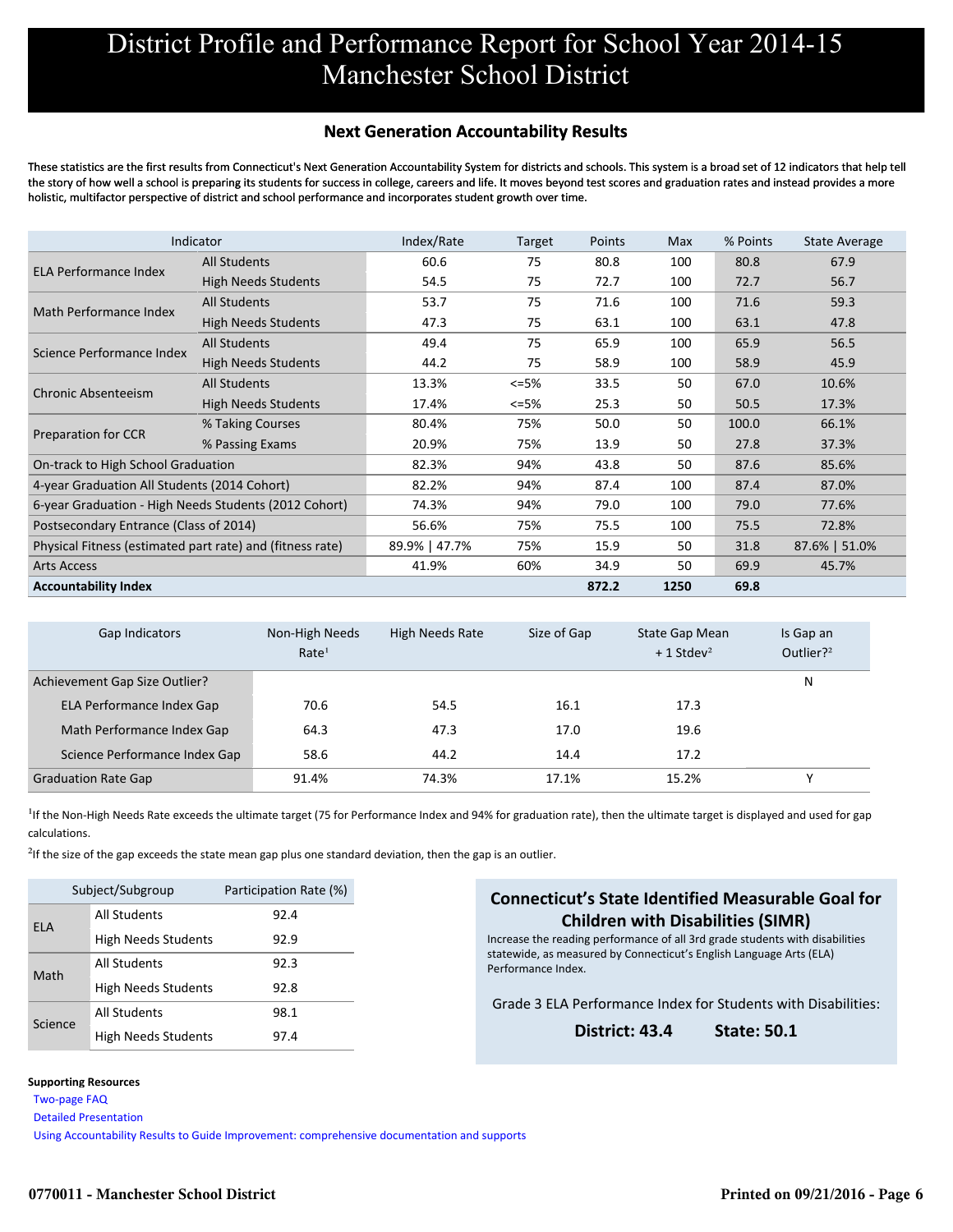## **Narratives**

## **School District Improvement Plans and Parental Outreach Activities**

The work to improve student performance in a consistent and systematic fashion continued during the 2014-15 school year. The District Improvement Plan, created and monitored by our District Improvement Team drives this work in the areas of systems, talent, academics, and culture and climate. The District Improvement Team is comprised of teachers, support staff, union leadership, building administrators, and administrators from across the district. The team continued to meet monthly and by the end of the year had developed fidelity indicators and indicators of adult progress for each of the strategies outlined in the plan.

In addition, work began to support all schools in the district in the creation of School Improvement Plans that outline the strategies employed at the building level to support school and district goals. Each school brought together a School Improvement Team comprised of the principal, teachers, coaches, and support staff. The central office leadership worked to build the capacity of School Improvement Teams through three sessions where the process was explained to schools and they then had the opportunity to work on their plans and receive feedback from colleagues from other schools. By the end of 2014-15, all schools had first level plans that included strategies and action steps that will drive the work going forward.

In the area of systems, we continue to focus on the implementation of professional learning communities (PLCs) as well as targeting professional development opportunities and resources. The district has developed Professional Learning standards which guide the work of the PLCs.

In the area of talent, we provided leadership development opportunities for all building and central office administrators in district. This included the use of the Work Place Inventory which supported individual and small group professional learning experiences for all school and district leaders. We also continued to strengthen the instructional effectiveness of faculty through the coaching model and collaborative curricular practice.

In academics, the work to integrate the Common Core State Standards into the curriculum continued during the 2014-15 school year. The district uses the Understanding by Design process and teams of teachers, with the support of instructional coaches, have developed and implemented curriculum across the district using Unit Planner, a new curriculum platform. The district regularly incorporates new resources and technology to engage students in their own learning as we shift toward a more student-centered model.

In the area of culture and climate, the district is focused on actively engaging families as partners in their children's education. This work is supported by funding from the Hartford Foundation for Public Giving . Beginning in September, full time Family Resource Centers (FRC) were added to four schools. In January, part time FRCs were added to the remaining elementary schools. The FRC Coordinators lead our work to connect with parents and families. They provide opportunities and skill development for students and families, support the development of trust between and collaboration among all stakeholders, and seek to capitalize on the strengths and assets of families and community members to support school success.

## **Efforts to Reduce Racial, Ethnic and Economic Isolation**

The District Improvement team described above is representative of the diverse population of the Manchester Public Schools and includes representation from every school and grade level. Improvement within the system continues to require a targeted investment aligned to the district's most pressing needs. The district and each of its schools focus on the implementation of best practices to increase effectiveness and efficiency resulting in higher student success rates.

The persistent achievement gap across the district indicates the need to expand both new and existing interventions to support struggling students and provide more rigorous standards for all students. In addition to our work to partner with families described above, we piloted the Social Thinking curriculum in several elementary schools as part of our efforts to support skill building in the area of social-emotional learning and strengthen school communities. We also continued to focus on increasing collaboration between community agencies and schools to meet the social, emotional, and mental health needs of students and families.

In the area of recruitment we continued to strategically recruit candidates that are representative of the student demographic of Manchester Public Schools. We have cultivated strong university partnerships for student teaching, internships, research grants, and reciprocal program development.

In our English Learner (EL) programs we continued to strengthen the programming provided for our English learners and focused on meeting the needs of individual students through thoughtful and intentional planning of interventions. In addition, collaborative efforts have been made between our Coordinator of English Learner Programs and our Equity Coordinator to provide professional development to all staff, which will result in creating culturally responsive classrooms and providing support for all students. The Manchester Board of Education is committed to helping our district and community address racial, ethnic and economic isolation as evidenced by a school renovation plan that was passed at referendum and will ultimately result in racially balanced schools.